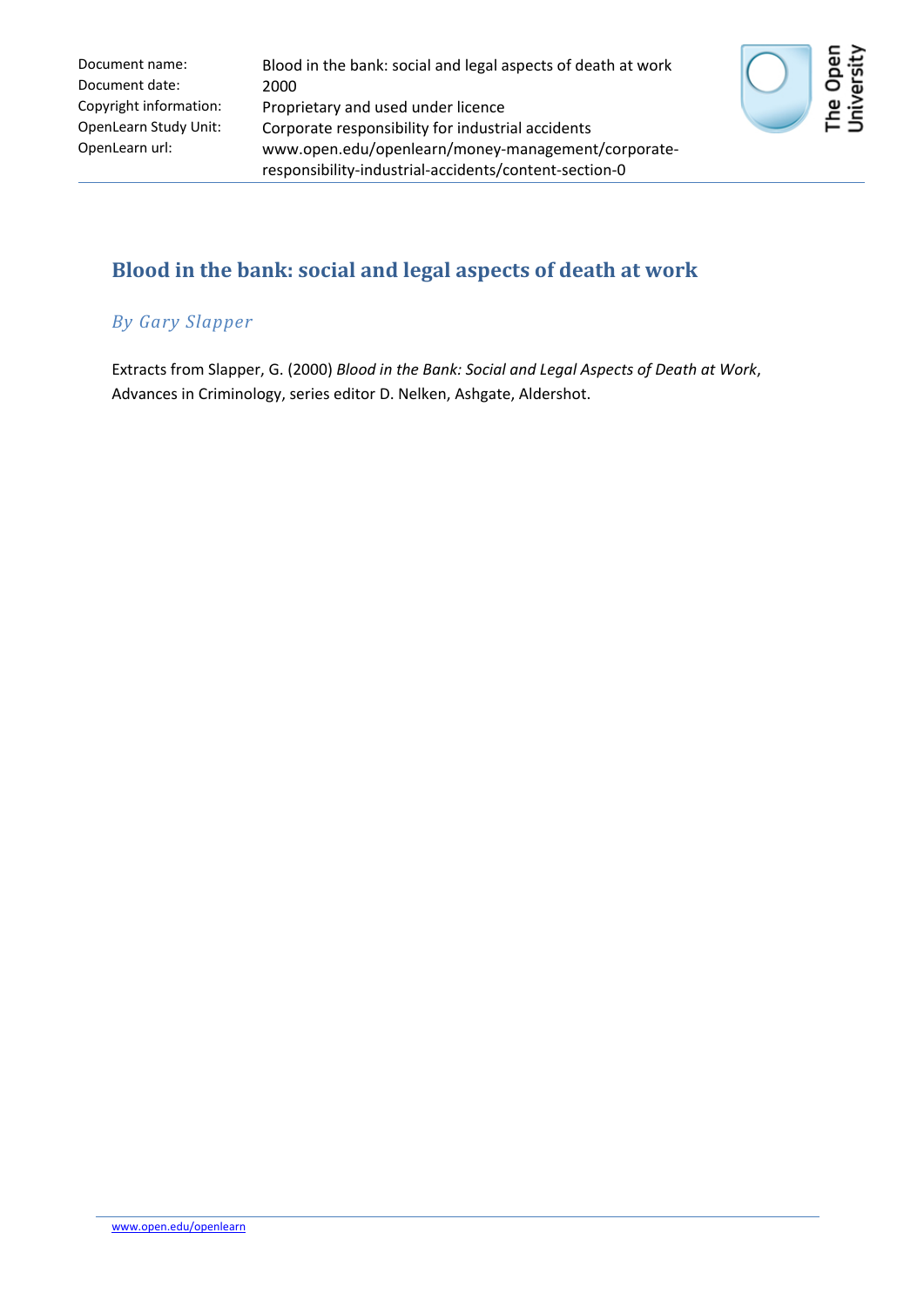# Blood in the bank: social and legal aspects of death at work

#### By Gary Slapper

Extracts from Slapper, G. (2000) Blood in the Bank: Social and Legal Aspects of Death at Work, Advances in Criminology, series editor D.Nelken, Ashgate, Aldershot.

## Extract 1 (pp. 115–17)

Owing to various factors of social and historical development it is very common for deaths at work to be perceived as 'accidents' or, in any event, if they are wrongs, they are seen as wrongs which are suitably dealt with as infringements of regulatory legislation.

Popular ideas and implicit assumptions play a part in determining how the criminal justice system operates. In discussing the law which prevents sleeping in public transport facilities in many states of the USA, Chambliss and Seidman point out (1971, p. 82) that the conduct at which the law is aimed is clearly defined, but in practice certain types of people sleeping in the stations will be treated differently from others. A homeless, unwashed vagrant will be treated differently from a neat executive who has nodded off whilst waiting for a commuter train, even though both people are asleep in a station.

Quite often, decisions of police officers which stem from factual interpretations are presented as legal and lapidary. Police officers who, without properly investigating the background to the death, deem a work site death 'accidental', are making a factual, personal, subjective, evaluation. They are unlikely, however, if especially challenged, to defend their judgement as legal. Coroners who arrogate to themselves the decision as to whether a death *could be regarded as* an unlawful killing are doing the same thing in cases where there is evidence that could 'not be rejected as worthless or incredible' (R v. Greater London Coroner ex part Diesa Koto [1993]). The reason for this, arguably arrogant, stance which dresses opinion in a little brief authority is that the question whether a particular matter is one of law or fact is a question of law.

The reasons why HSE inspectors have not always investigated directors after someone has been killed at work is partly because of limited time and resources (James, 1992, p. 98) but also because of commonly held notions about the nature of serious crime. As Quinney (1970, p. 16) has observed, 'crime is not inherent in behaviour but it is a judgement made by someone about the actions and characteristics of others'. Coroners may be seen to share that same sort of assumptions as police officers and HSE inspectors. Such an outlook is the product of the axioms arising from the society we inhabit.

When interviewing coroners, HSE inspectors, police officers, lawyers and CPS counsel in the cases which informed this project, I found one fairly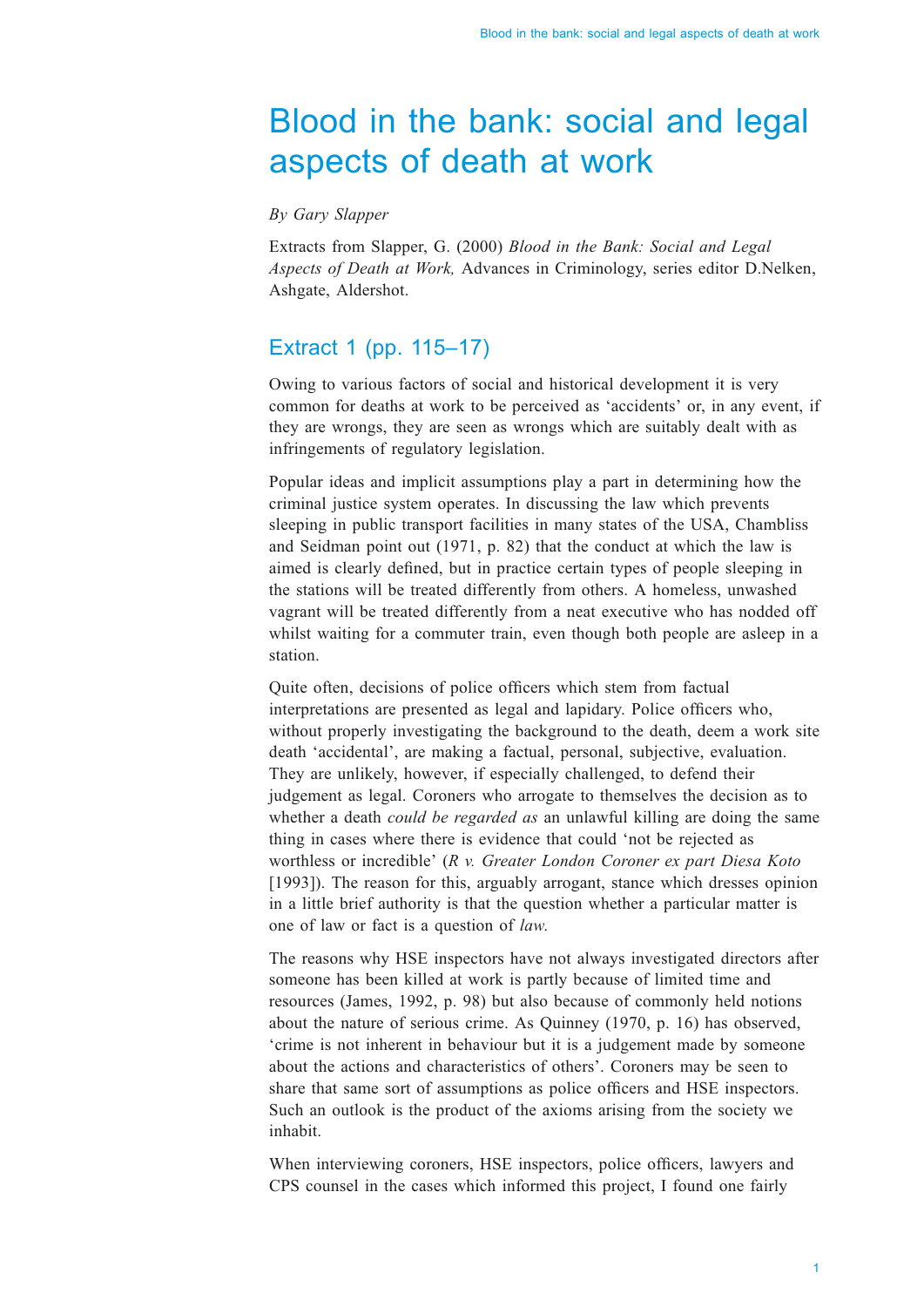common perception which is appropriate to adumbrate before looking in closer detail at the views of the separate occupational groupings.

Put in its simplest form it is this. The type of employers' risk-taking that results in death is not really criminal, it is a legitimate and proper costbenefit calculation process gone wrong. This is very different from the youth who drops a brick from a supermarket roof believing it may or may not hit someone. The employer has a legitimate ulterior purpose in taking a risk with his employee: the creation of goods, services and employment. The youth with the brick has no such justification.

The essence of 'gross negligence' as it applies in criminal law is the taking of 'an unjustifiable risk'. Not all risk-taking constitutes recklessness. Leading authors on criminal law put it this way (Smith and Hogan, 1996, p. 64):

Sometimes it is justifiable to take a risk of causing harm to another's property or his person or even causing his death. The operator of an aircraft, the surgeon performing the operation and the promoter of a tightrope act in a circus must all know that their acts might cause death but none of them would properly be described as reckless unless the risk he took was an unreasonable one … whether it is justifiable to take a risk depends on the social value of the activity involved relative to the probability and gravity of the harm involved [emphasis added].

If someone pushes a piece of concrete off a bridge on to an oncoming train, sincerely hoping it will hit only the roof of the train and frighten passengers, he will be guilty of manslaughter if it goes through the driver's window and kills him. The risk cannot be justified as there is no social value in throwing concrete at trains.

This issue of 'social value' being capable of offsetting risk becomes critically important in the context of employment (Pearce and Tombs, 1990; Tombs, 1995). There are case precedents which address this point squarely and conclude that in order for industry to work it is necessary for people to be exposed to a certain degree of risk – the world would be a safer place without railways and roads but there would be a high price in comfort and convenience to pay. The level or risk an employer may expose his workers (and the public) to is a question whose answer depends not just on ideal safety but also on economic questions. In one case (Stokes v Guest [1968]) the plaintiff's husband was frequently required by the defendants, in the course of his employment as a tool setter, to lean over oily machines; he died of scrotal cancer. The plaintiff alleged that the defendant company ought to have known of the risks of this disease and were negligent in not warning her husband and in not giving periodical examinations. The question arose whether the company, through their full-time doctor, Dr Lloyd, had been negligent. In the course of his judgement, Swanwick J, said:

… a factory doctor, however, as emerged from the evidence, when advising his employers on questions of safety precautions is subject to pressures and has to give weight to considerations which do not apply as between a doctor and his patient and is expected to give and in this case regularly gave to his employers advice based partly on medical and partly on economic and administrative considerations. For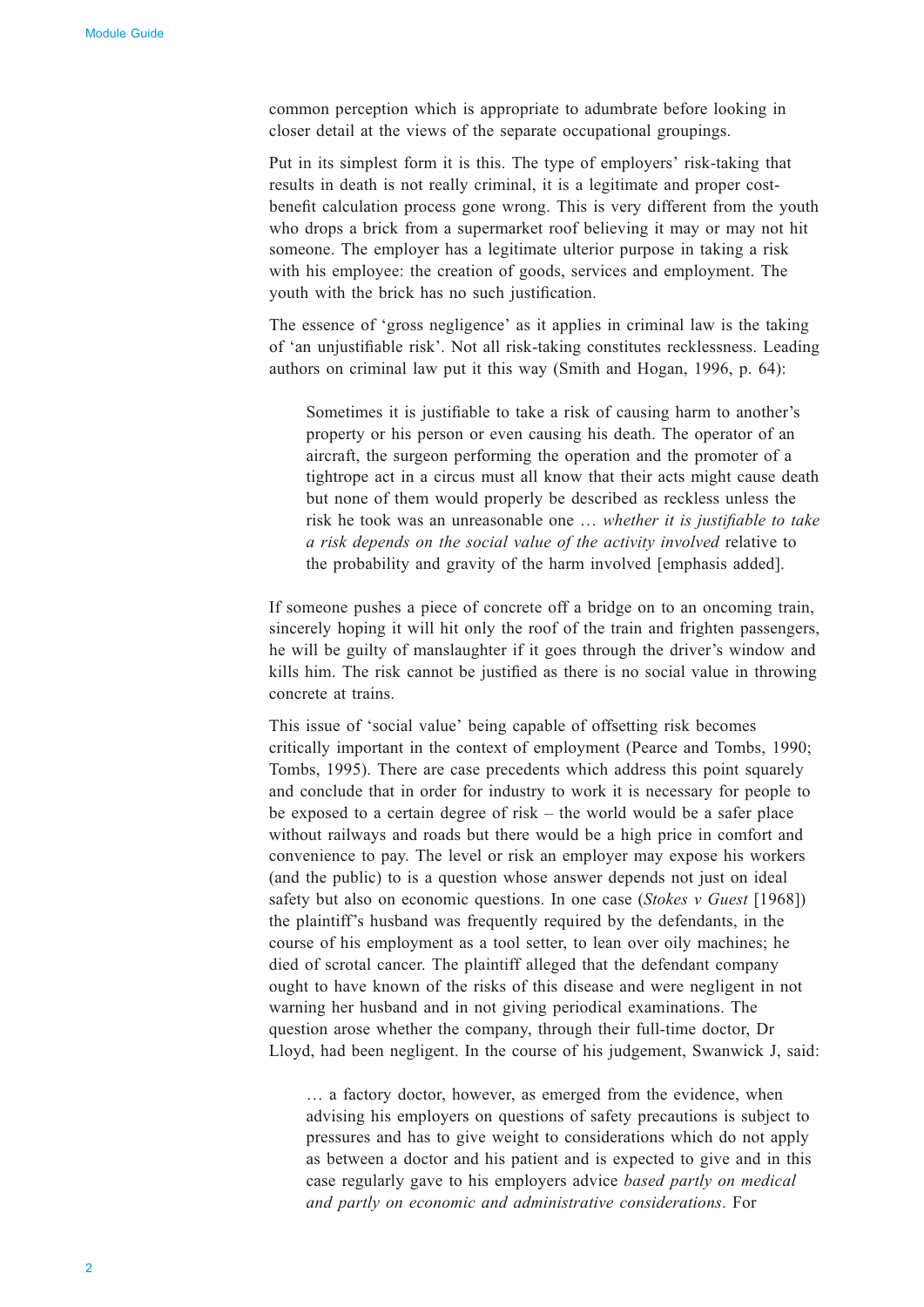instance, he may consider some precaution medically desirable but hesitate to recommend expanding his department to cope with it, having been refused such an expansion before; or there may be questions of frightening workers off the job or of interfering with production [emphasis added].

There was in this case an example of the last type of consideration. In a memorandum to the defendant's labour manager, Mr Powis, on the subject of a worker called Aldridge who had been advised by his GP and a Dr Senter to cease working in oil or risk getting scrotal cancer, Dr Lloyd disagreed with what the courts had heard was 'high-powered medical opinion' and urged the man to stay on at work and keep up his earnings. The memorandum finishes: 'If we all took the medical advice given in this case, we might as well close the works and much of British industry'.

The alarmingly callous cost-benefit calculation made by Ford in the Pinto case which measured the cost of prospective deaths from burning against the cost of recalling and refitting an unsafe car, is really one which is regularly made in industry and commerce. The real difference here may just have been the company getting caught with an internal memo which showed the costbenefit calculation (Dowie, 1977).

The point here is that when death results from unsafe work practices, the context of employment presents a prima facie excuse of a wrong, but not a criminal wrong, it is a calculation of a 'justifiable risk'. The social perceptions of the actors in the criminal justice system (police officers, HSE inspectors, coroners, lawyers and CPS officers) can help to explain why the system works in the way that it does.

#### References

Chambliss, W. and Seidman, B. (1971) Law, Order and Power, Addison-Wesley, London.

Dowie, M. (1977) 'Pinto Madness' in S.J. Hills (ed.) (1987) Corporate Violence: Injury and Death for Profit, Rowman and Littlefield, New Jersey, NJ.

James, P. (1992) 'Reforming British Health and Safety Law: a Framework for Discussion', Industrial Law Journal, vol. 21, no. 2, June, pp. 83–105.

Pearce, F. and Tombs S. (1990) 'Ideology, Hegemony and Empiricism: Compliance Theories of Regulation', British Journal of Criminology, vol. 30, no. 4, Autumn, pp. 423–43.

Quinney, R. (1970) The Social Reality of Crime, Little, Brown, Boston, MA.

Smith, J.C. and Hogan, B. (1996) Criminal Law, Butterworths, London.

Tombs, S. (1995) 'Corporate Crime and the ''Management'' of Major Hazards' in A. Irwin, D. Lloyd and D. Smith (eds), The Strategic Management of Major Hazards, Routledge, London.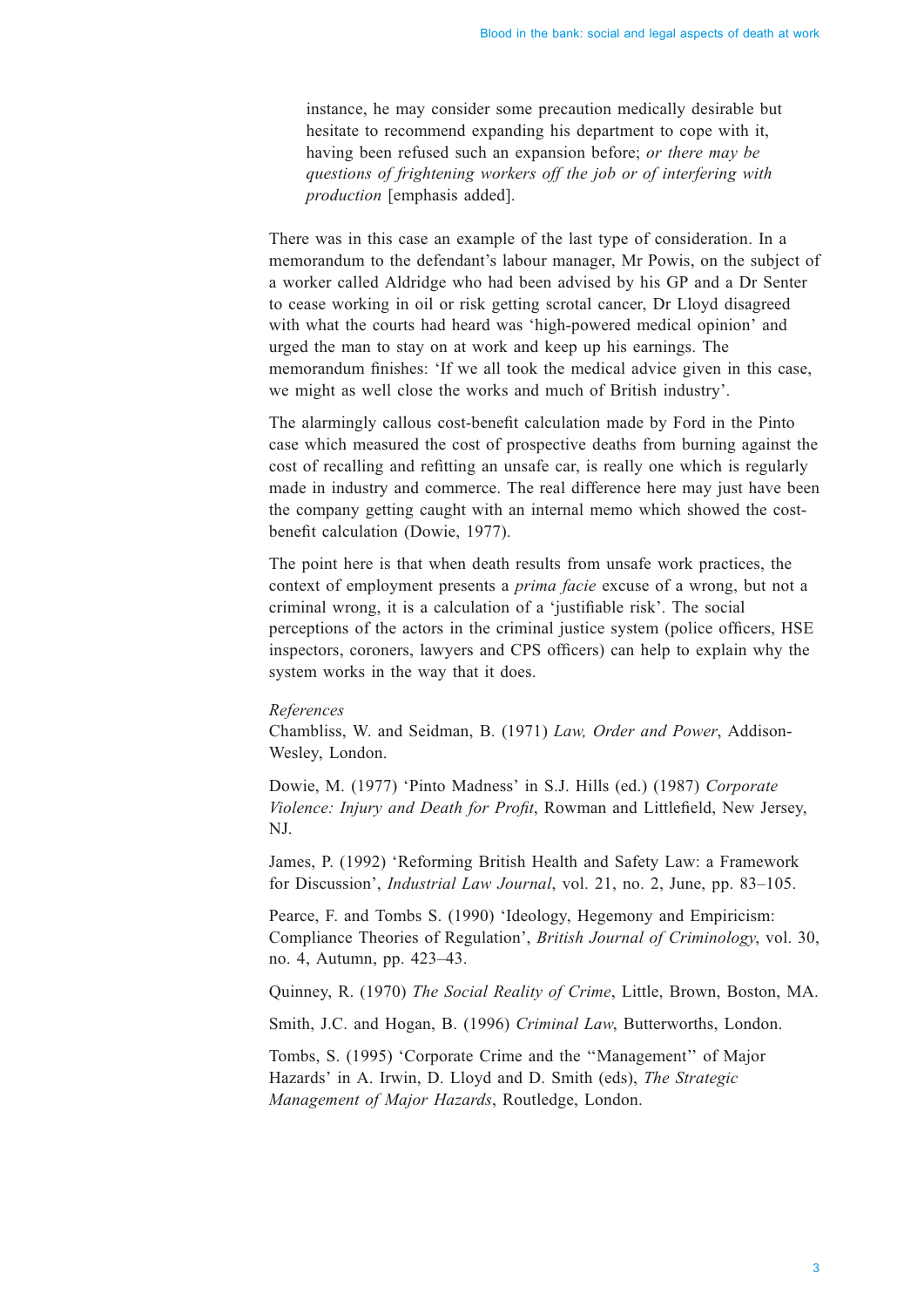### Extract 2: The social view (pp. 155–7)

The views and assumptions of the dramatis personae involved in the official response to deaths at work are evolved mainly within their respective work cultures. What has been looked at is what these views are and how they affect the decision-making processes. It is also important to comment briefly upon what could be called the wider social culture in which members of these various occupations live and work; the way we 'culturally absorb' (Kinney et al., 1990, p. 27) death and injury at work 'as if they are part of life itself'.

The most striking aspect of the official response to deaths at work is that they are not treated as seriously and culpably caused as deaths in other circumstances (Wells, 1993a; Bergman, 1991, 1992 and 1994; Slapper, 1993b and 1998). In the context of corporate conduct, indisposition to perceive reprehensible behaviour as criminal arose partly due to accepted versions of what the results of a crime look like.

Carson (1979) has shown how factory crime came, historically, to be 'conventionalized'. He notes that the significance of the history of the regulation of factory crime is its legacy in today's perceptions. Once a 'low profile' approach to legal proceedings has been institutionalised within an enforcement agency, the approach becomes circular and self-perpetuating (Becker, 1971, p. 336; Carson, 1979, p. 55).

Traditionally, the illegal activities of corporations and those of conventional criminals have been defined as involving very different consequences. Corporate misbehaviour has been viewed as entailing a diffuse, impersonal cost to society. The harms, for example, produced by price fixing, false advertising, or mislabelling, have been perceived as increased financial burdens on the consumer (Swiggert and Farrell, 1980).

The authors note, in their detailed study of the media coverage of the Ford Pinto case that: (a) the indictment against Ford marked a significant definitional shift, expanding the scope of the criminal law; and (b) that, in the course of events leading to the indictment, the greatest shift in public opinion and public perception was accomplished through a 'personalization of harm', i.e. a transformation of the problem from one of mechanical defect to one of personal harm.<sup>1</sup>

There is today a greater public awareness of the nature of violent white collar crime. Consider a popular film (staring Gene Hackman and Mary Elizabeth Mastrantonio) shown in cinemas throughout the USA and the UK, and now a popular video in both countries. It has also been broadcast on commercial television in the UK.

The film, Class Action (1990), is closely based on the Ford Pinto, and concerns a legal action arising from deaths caused by a defective car. The

In a footnote  $(1980, p. 167)$  the authors state:

We are not arguing that the media cause behavioural boundaries or that they are a perfect mirror of popular moral sentiment. Rather, in the stories covered and the words used to describe events, symbols are utilized that both depend upon and reinforce shared meanings. Thus, while readers may disagree as to the content of particular reports, that content is nonetheless recognizable as a definition of the situation to which the report pertains. These are the meanings that we have sought to identify in the analysis.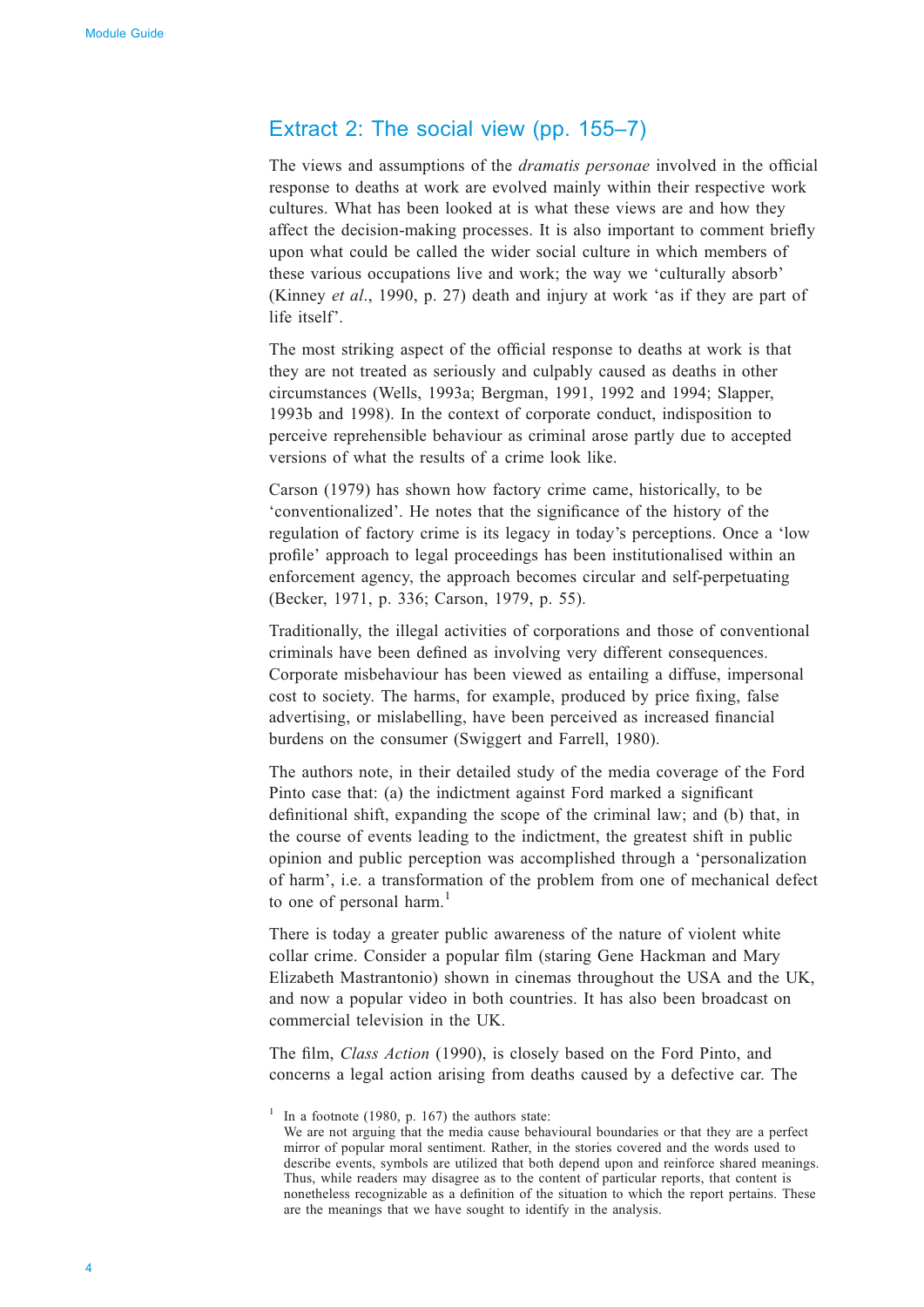weighty legal and political matters are given relief by emotional aspects of the story; the legal opponents in the case are father and daughter. The car suffered from a faulty design which meant that when the left-side direction indicator was turned on, circuitry around the petrol tank became very dangerous; a slight rear-end collision at such a moment would cause the petrol tank to explode into flames.

This conversation between a lawyer and the Chief Executive Officer (CEO) of the motor company goes to the heart of the matter.

Lawyer: ... Why didn't you just change the blinker-circuit?

CEO: I told Flannery to tell him about the problem about a month or so before he died. He called in his chief bean counter.

Lawyer: What's a bean counter?

Lawyer II: A risk management expert? Right George?

CEO: Yeah. So Flannery shows him the data and asks him how much it would cost to retrofit.

Lawyer: You mean recall?

CEO: You get it; to retrofit 175,000 units. You multiply that times 300 bucks a car give or take, you're looking right around \$50 million. So the bean counter, he crunches the numbers some more and he figures that you have one of these fireball collisions about every 3,000 cars, that's 158 explosions…

Lawyer: Which is almost exactly how many plaintiffs there are.

Lawyer II: These guys know their numbers.

CEO: So you multiply that times \$200,000 per lawsuit, that's assuming everyone sues and wins. See it's cheaper to deal with the lawsuits than it is to fix the blinker. It's what the bean counters call a 'simple actuarial analysis'.

The film centred round the civil actions, but the idea of corporate crime was an abiding part of the theme. There is thus evidence that the social perception of how companies commit violent crime is improving in the sense that more people are acquiring a clearer, wider picture of corporate operations which cause physical injury and death, and do so with very high levels of blameworthiness. It is not suggested that identifying homicidal behaviour in companies is new – the family and fellow workers of the deceased in the Cory Bros Ltd case in 1926 would have seen the deceased as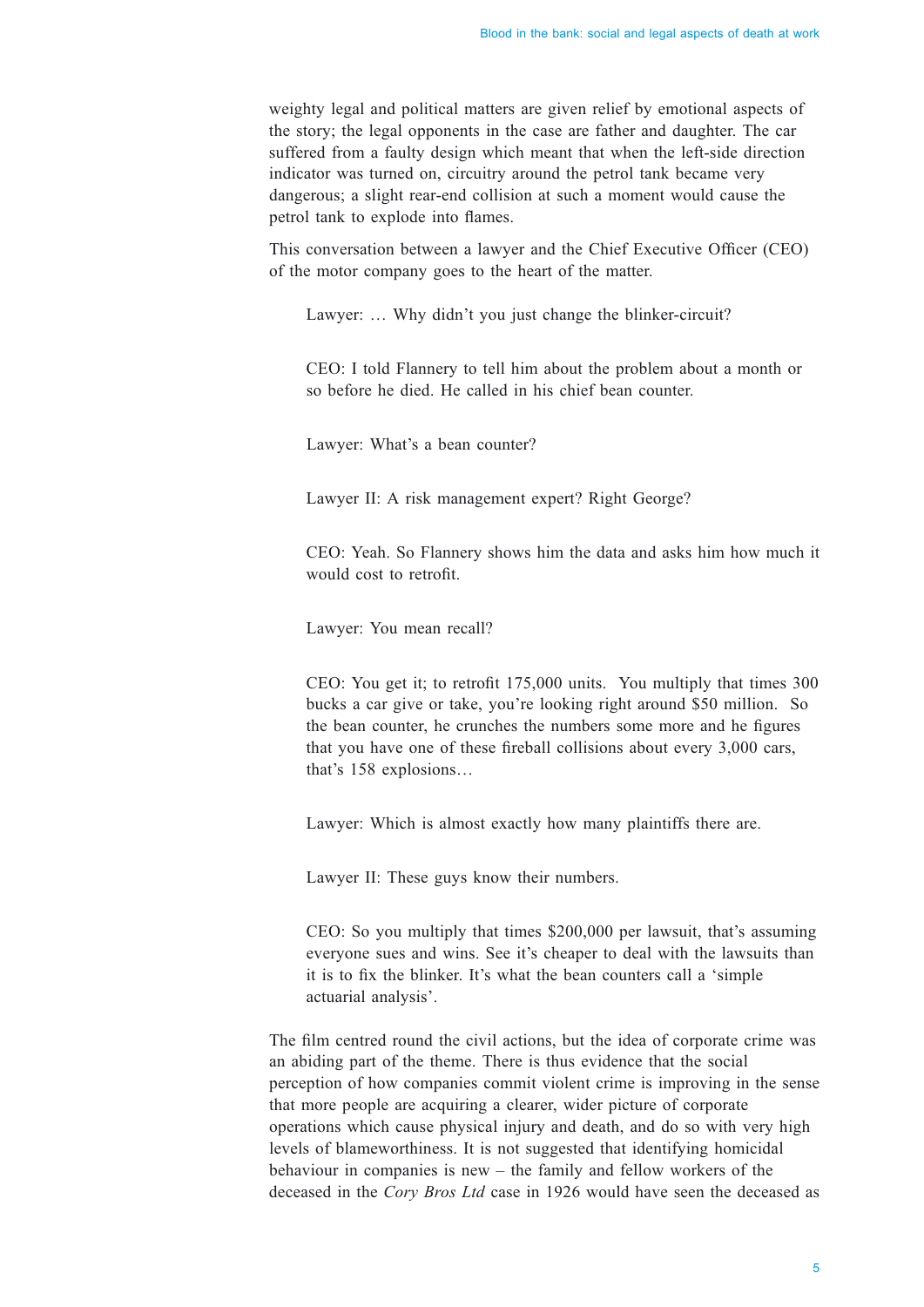a victim of a crime (the firm was prosecuted for manslaughter); and generations who know Upton Sinclair's The Jungle would be familiar with how companies can kill. What is suggested is that in recent times (since the Ford prosecutions in the USA, and the Zeebrugge case here) there has been a distinct development. The change has been such that there is a wider social awareness and people are not simply seeing the results of commercial carnage as equivalent to the sort of crime prosecuted in the courts, they are seeing it as something which can and should be prosecuted. The centre of gravity in this public debate has now effectively moved from the areas of criminal jurisprudence (can companies commit manslaughter) to formulaic and penological ones (how shall we determine corporate culpability, and how shall we sanction guilty defendants).

Examining the social assumptions and perceptions of those who act officially in the response to deaths at work can assist in understanding why the system works in the way that it does. Up until 1995, the mechanical operation of the system brought only four prosecutions for manslaughter arising from commerce during this time. An ethnomethodological exploration of each of the various occupational groupings provides evidence of why these people, like the HSE inspectors or coroners, interpret the rules as they do. This chapter has sought to unveil some of their precepts. We can thus be more enlightened than when we simply watched the operation of the rules, but there are still important inquiries to satisfy. Chief among these is the question: how does the political economy generate and cultivate these occupational precepts? It is therefore appropriate to consider the historical and economic factors that have engendered certain ideas.

#### References

Becker, H.S. (1971) Sociological Work: Method and Substance, Allen Lane, Penguin, London.

Bergman, D. (1991) Deaths at Work: Accidents or Corporate Crime, Workers' Educational Association, London.

Bergman, D. (1992) 'Corporate sanctions and corporate probation', New Law Journal, vol. 1444, p. 1312.

Bergman, D. (1994) The Perfect Crime, West Midlands HASAC, Sheffield.

Carson, E.H. (1979) 'The Conventionalization of Early Factory Crime', International Journal for the Sociology of Law, 1979, vol. 7, pp. 37–60.

Kinney, J.A., Weiss, K., Sufalko, K., Gleason, A. and Maakestad, W. (1990) Criminal Job Safety Prosecutions, National Safe Workplace Institute, Kansas City, KS.

Slapper, G. (1993b) 'Corporate Manslaughter: An Examination of the Determinants of Prosecutorial Policy', Social and Legal Studies, vol. 2, pp. 423–43.

Slapper, G. (1998) 'Corporate Crime and Punishment', The Criminal Lawyer, March/April, pp. 6–7.

Swiggert, V. and Farrell, R. (1980–81) 'Corporate Homicide: Definitional Processes in the Creation of Deviance', Law and Society Review, vol. 15, no. 1, p. 161.